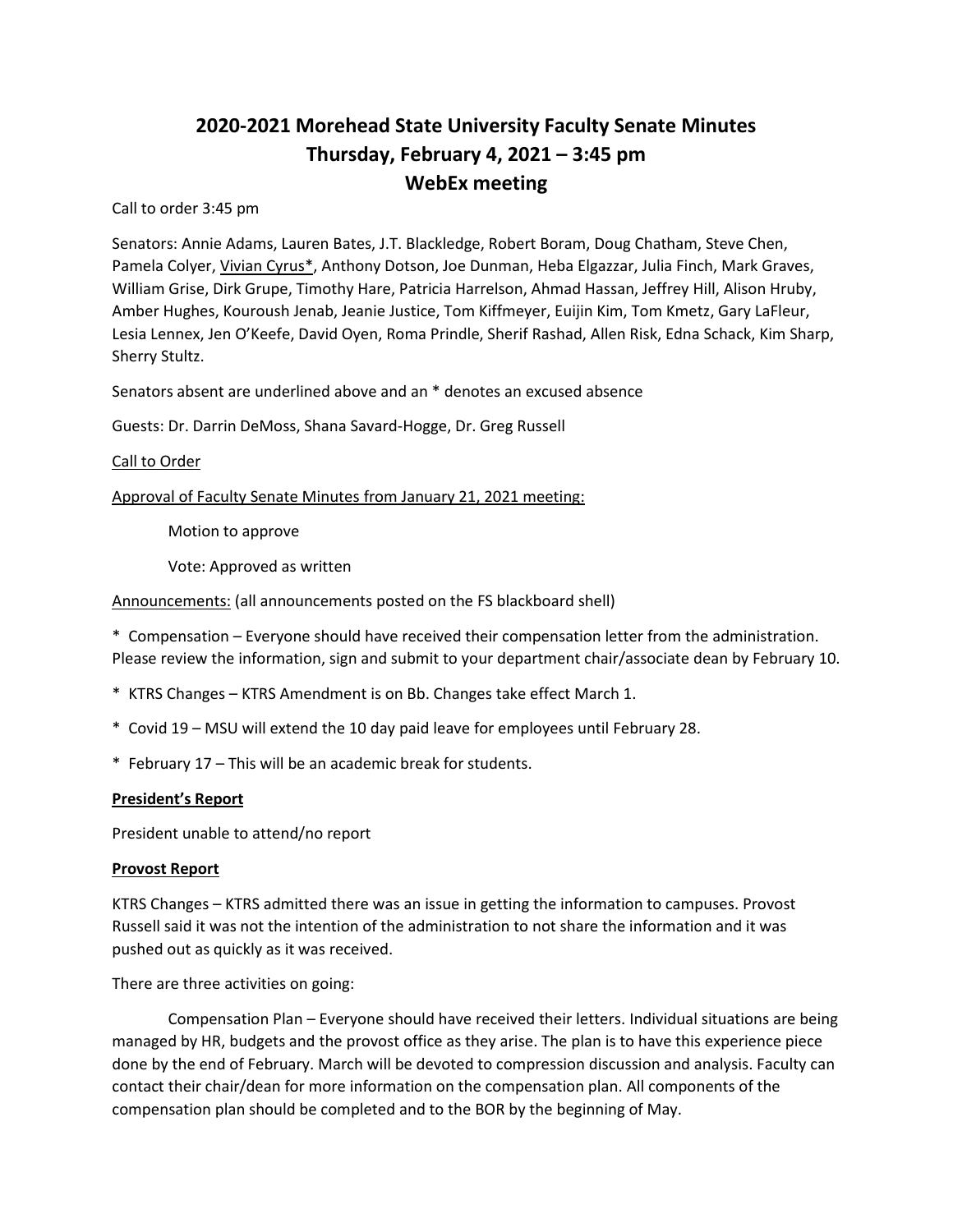Schedule Build – Schedule build has been complicated by the pandemic, trying to build a plan around what things might look like in the fall and the new general education program. Most of the same protocols for classes and spaces used for spring will be used for fall. ADUC, 3<sup>rd</sup> Street Eats and Button will be used as needed. Summer sessions will be heavy with online courses.

Academic Planning/Calendar – Currently in the very early stages. Fall start and end dates could look a lot like they have in the past but that is still being debated. The president and faculty will be in discussions about the calendar before any final decisions are made.

SACSCOC – The visit is in less than 3 months and appears by all accounts it will be virtual.

Question – Senator Adams asked who was on the SACSCOC team and who has been decided to meet with the SACSCOC team? Provost Russell said that discussion has not taken place to his knowledge.

Question – Senator Adams said there were 3 inter-assessment committees listed online but they were not assessment committees that anyone on the Governance committee knew about. Provost Russell said he would get information on the committees to President Grupe to share with FS.

Question – Senator Tuerk asked if there was an intention to reduce the amount of hours awarded for labs as appeared briefly online in PAc 29. Provost Russell said there was talk of updating UAR 136, the workload granted for various types of courses and a document was drafted. The document was never approved and he was not sure how it was posted online. The draft was taken down as soon as it was discovered.

Question – Senator Lennox requested appendix C of the Gray Associates report to be posted on the FS Bb shell. Provost Russell said he would get that information to President Grupe.

Question – Senator Lennox asked if the Faculty 180 work group was intended to be an ad hoc committee and when would faculty know who was selecting faculty to serve on the committee. Provost Russell said this is a short term task force in response to President Morgan's request and that information was not finalized yet. Selection will be done by the provost and deans with representation by the colleges through the ranks.

## **Faculty Athletics Representative (FAR)**

Dr. DeMoss serves as the liaison between athletes and faculty. The position serves at the president's discretion and is an advisor to the president on intercollegiate athletics. He is one of five people who can interact with the NCAA and OVC. Objects behind this position:

Ensure academic integrity of the athletics programs

Ensures institutional control of the athletics program

Ensure a quality student athlete experience

Coaches and faculty need to reach out to Dr. DeMoss with any concerns they may have involving student athletes.

Question – Senator Adams asked what the budget was for COVID 19 testing and where was the money coming from. Dr. DeMoss said they had partnered with St. Claire for free testing but most of the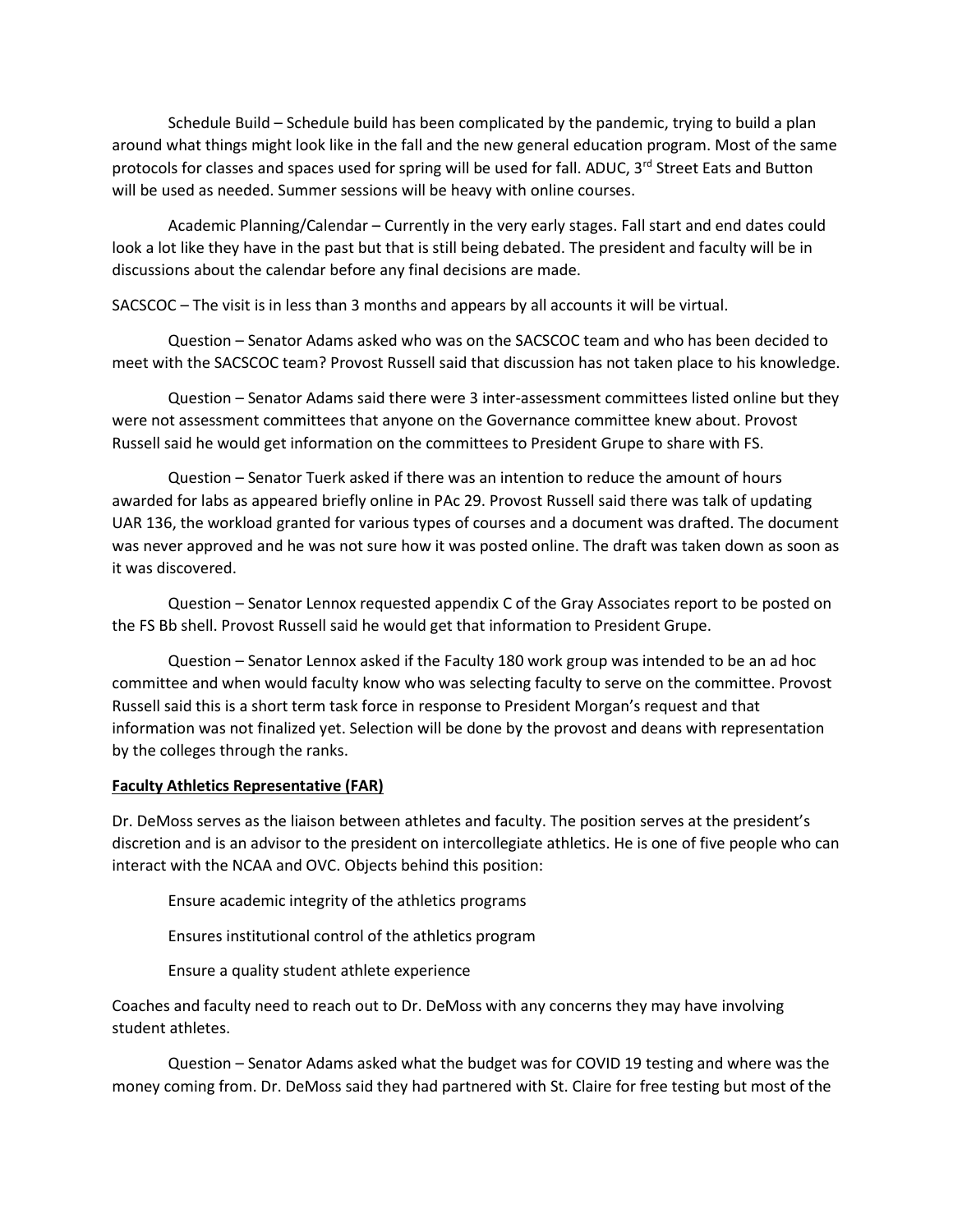sports at the moment have antigen base testing. He was not sure of the cost of the antigen testing for MSU.

# **FS Committee Reports**

Executive Council – Resolution for Research and Sponsored Programs was brought forward for a  $2^{nd}$ reading. There were no amendments received to the resolution.

Motion to approve

Vote to approve as presented

Resolution to be sent to Provost Russell by President Grupe.

FS Executive Council will meet with the Executive Council of Staff Congress on February 9.

Governance Committee – Resolution on FYS Committee Description was brought forward for a 2<sup>nd</sup> reading. Additional comments to further describe the voting/non-voting membership as staff administrators was added.

Motion to approve

Vote to approve as presented

Resolution to be sent to Provost Russell by President Grupe

TEC to PEC Committee Proposal – Senator Finch presented a document that summarized the changes that have been made. Resolution could not be brought forward for a  $1<sup>st</sup>$  reading due to TEC document with marked changes not being available. Senator Finch will send this information to President Grupe to add to the FS Bb shell. FS will revisit this at the next meeting.

Employee Benefits Committee – A member of the Employee Benefits Committee will be asked to meet with Governance to discuss changes that need to be made

Faculty Survey – Will be coming out in spring.

Academic Issues Committee – Resolution on Teaching Modality was brought forward for a  $2^{nd}$  reading. Amendment from Senator Tuerk to leave out wording regarding the disappearance of the virus was removed.

Motion to approve

Vote to approve as presented

Resolution will be sent to Provost Russell by President Grupe.

Provost Russell met with Academic Issues committee and said he would reinforce to chairs and deans that faculty could teach in the modality that they felt safest for them and their students.

Faculty Performance Documentation – The committee decided it would be better to have an opportunity to speak with administrators about what MSU's policies regarding compensation for merit were and what the purpose was if faculty were not getting merit raises.